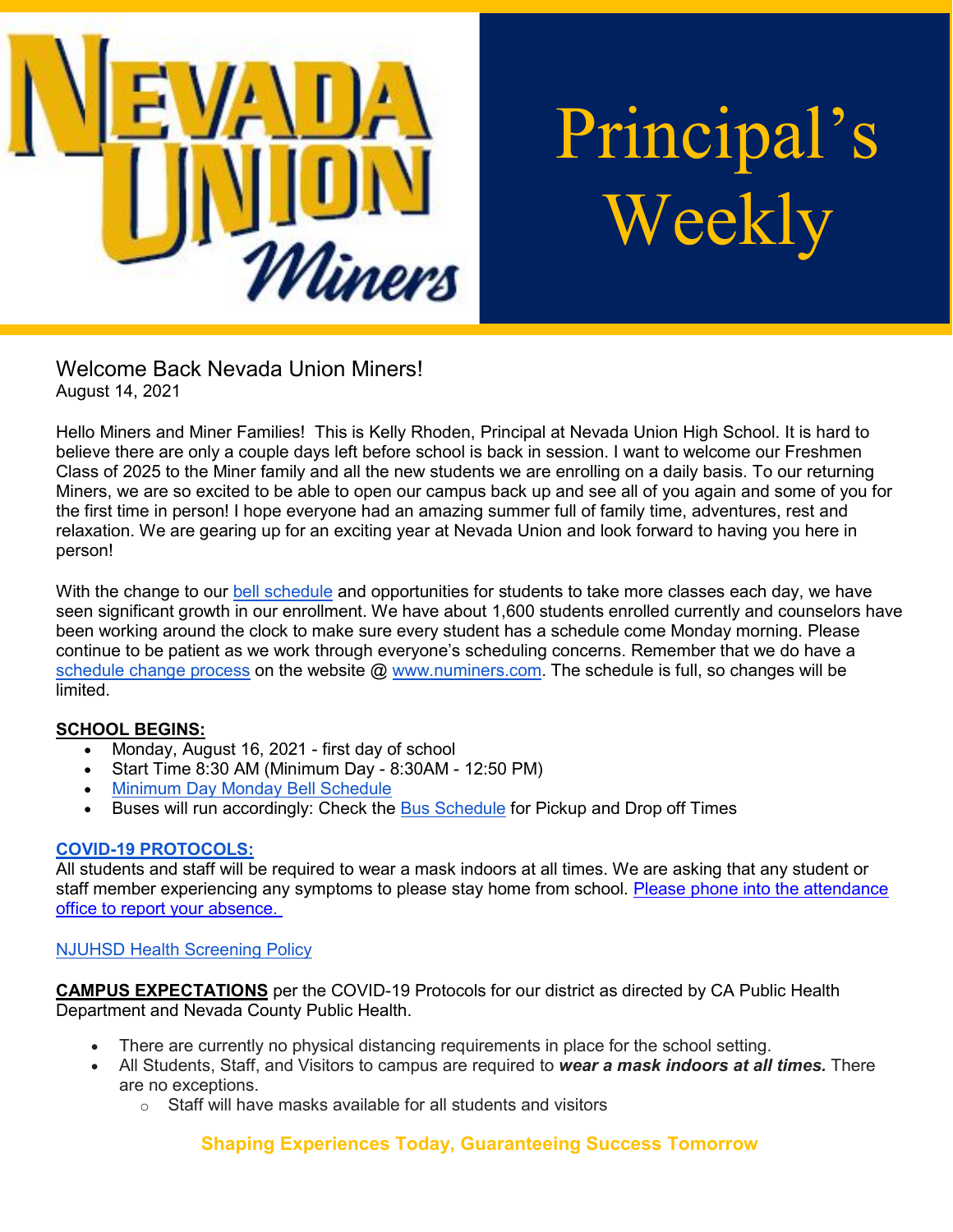- **Quarantining:** Following a known exposure, vaccinated individuals do not need to quarantine; however, unvaccinated individuals must quarantine. There is a modified quarantine process for *unvaccinated students only* which requires regular surveillance COVID testing. We are working to develop a process to facilitate this option. This is not an option for unvaccinated staff.
- If you are **experiencing symptoms or have a known exposure**, contact our district health staff by using the following email address - covidreporting@njuhsd.com.
- Please continue to wash or sanitize your hands frequently (recommended every 20 min).
- Unless otherwise noted above, other COVID protocols remain in place.

## **UPDATES:**

#### *Schedules:*

**ADVISORY CLASS:** All students have an Advisory course. This will be displayed on student schedules as their **9th period class.** Advisory is similar to a homeroom. Students will be with their advisory teacher to schedule their Flex time (or interventions and enrichments) for the week as well as receive updates, skill building, and reminders about school wide expectations, protocols, events, and social emotional learning. (25 minutes/week most Monday's)

**FLEX TIME** is on the Bell Schedule and reflects time that students will receive timely intervention to standards within curricular areas that they may be struggling with. Students will be placed into FLEX Time based on individual student needs. This is the intervention during the school day that is needed to catch students before they fall behind in order to increase success. Flex Time can also be used for enrichment or time for Advanced Placement students to receive additional time for prep with their teachers, etc. (35 minutes 4days/week, Tuesdays, Wednesdays, Thursdays, & Fridays.

**\*\*\*\* Schedules are available for all students to view through their StudentVue or Schoology accounts.**

Please be sure to check your schedule in Student VUE on Monday morning as classrooms may have changed.

All Students: You can get your class schedule through the numiners.com website. Click on the [Synergy](https://ca-nju.edupoint.com/PXP2_Login.aspx)  [tab](https://ca-nju.edupoint.com/PXP2_Login.aspx) in the upper right hand corner of our home page and select "I am a Student". Your login is the same as last year or you received your login if you are new when you picked up your Chromebook. (If you forgot your login, please email the help desk @ [helpdesk@njuhsd.com.](mailto:helpdesk@njuhsd.com))

Freshmen and New Students: If you were not able to pick up your Chromebook yet, you can pick it up in the Library on Monday, August 16, 2021. The Library opens at 8:00 AM and is open after school until 4:00 PM. The librarians can walk you through how to log into your accounts so that you can see your schedules.

**SCHOOLOGY vs. PARENTVUE / STUDENTVUE:**



**These Links can be found on our website @ [www.numiners.com,](http://www.numiners.com/) in the upper right hand corner.**

**SYNERGY:** Synergy is our "Student Information System" or our SIS. This system is where we report to the state for attendance purposes, scheduling purposes, final grading, and for transcripts.

• Final Grade Reporting can be found here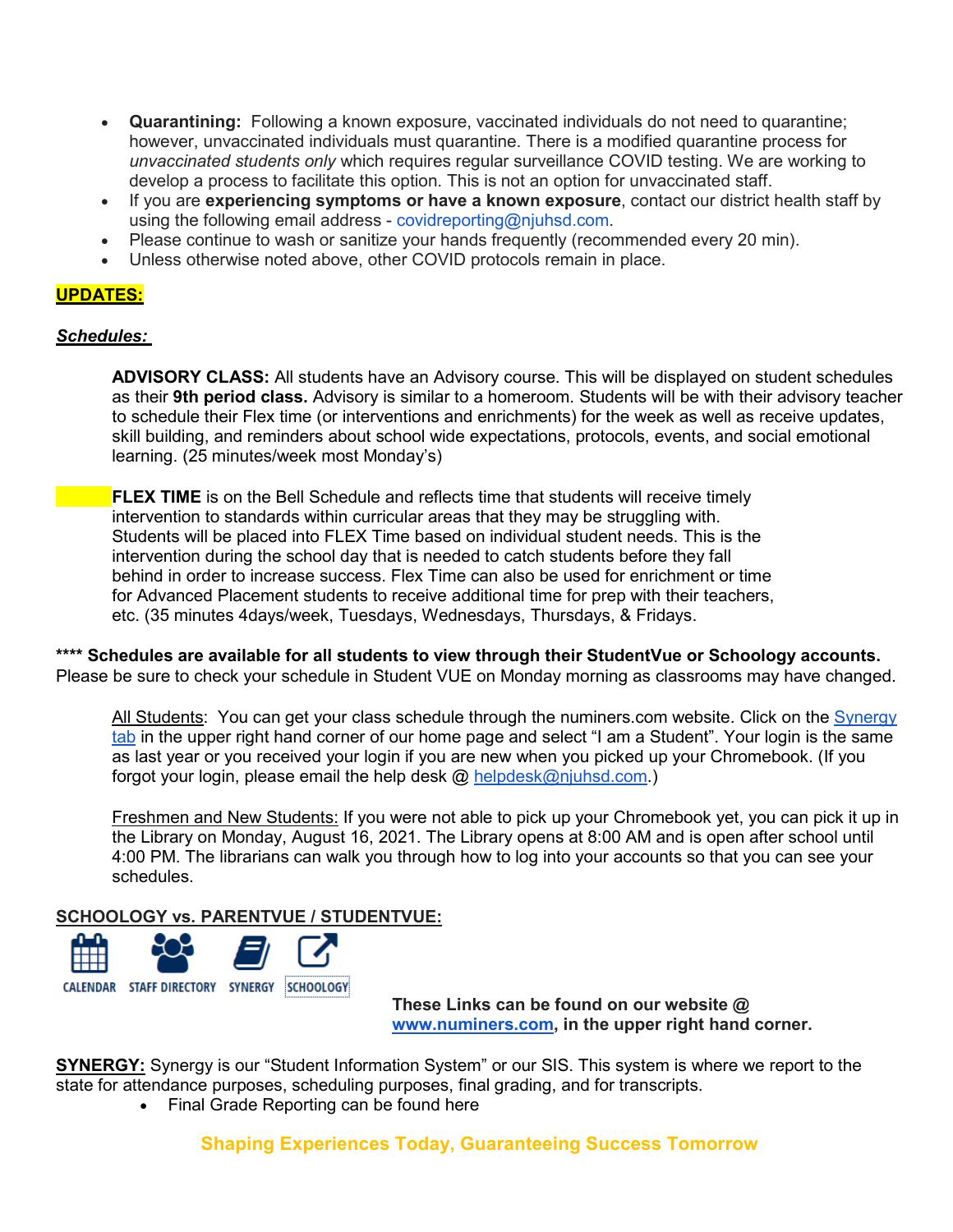- Student Schedules can be found here
- Attendance Reporting can be found here

**StudentVue / ParentVue** : is found by clicking on the Synergy button as shown above. Parents will receive their login information within the next 2 weeks.

**Schoology** is our "Learning Management System" or our LMS.

- Grades can be viewed
- Scores on assignments
- Work assignments
- Calendar of assignments and test dates
- Zoom links can be found here
- Zoom meetings & pre-recorded lectures can be found here
- Class Syllabus and Office hours for teachers
- This is where students and parents can view their classes and everything associated with them.

If you have trouble logging in please email the Help Desk @ [helpdesk@njuhsd.com](mailto:helpdesk@njuhsd.com) or call 530-272-9998. Login's will be the same for both Schoology and ParentVue/StudentVue.

*Schedule Changes:* If there needs to be changes made to your schedule, you will need to go to the Counseling Tab and review the [Schedule Change Policy](https://sites.google.com/njuhsd.com/nucounseling/scheduling) first. If the reason for the change or fix is acceptable, please fill out the form at the bottom of the page labeled, Schedule Fix Form. If an appointment needs to be made the counselor will set up the appointment. Visit our website under the counseling tab for the appropriate counselors email.

*Textbooks:* Textbooks that are needed will be given to Freshmen students during class time as directed by the teacher.

*Chromebooks:* Can be picked up in the Library. The Library is open 8:00 - 4:00 PM daily. All [Chromebook](https://nevadaunion.njuhsd.com/Library/Chromebooks/index.html)  [Information](https://nevadaunion.njuhsd.com/Library/Chromebooks/index.html) can be found on our website under the Library tab.

*Locke[r](https://nevadaunion.njuhsd.com/Information/Lockers/index.html) handout:* Students can log into their student email account to access an email from Locker GM to check out your lockers. If you have questions about lockers please see the Attendance Technicians. [Locker](https://nevadaunion.njuhsd.com/Information/Lockers/index.html)  [Information](https://nevadaunion.njuhsd.com/Information/Lockers/index.html) can be found on the website under the Information Tab.

### **Important Locker Reminders:**

- If you know you will not be using a locker DO NOT SIGN UP for one.
- Feel free to share with a buddy, but remember, whoever the locker belongs to is responsible for the locker and all its belongings.
- Do not leave valuable items in your lockers overnight. *Do not store your Chromebook in your locker.*

**PHYSICAL EDUCATION:** All PE students are required to dress down. If you are not prepared for class, participation will be limited to no participation. This will affect the grade you receive in class due to the requirement to participate on a daily basis. Any medical conditions or restrictions must be communicated to the PE Teacher and in some cases the Nurse's Office.

- Freshmen NU PE Clothes are required for all, \$20 Cash can be taken to PE teachers to receive your PE uniform.
	- $\circ$  MySchoolBucks will be set up in the near future for online sales but is not currently available.